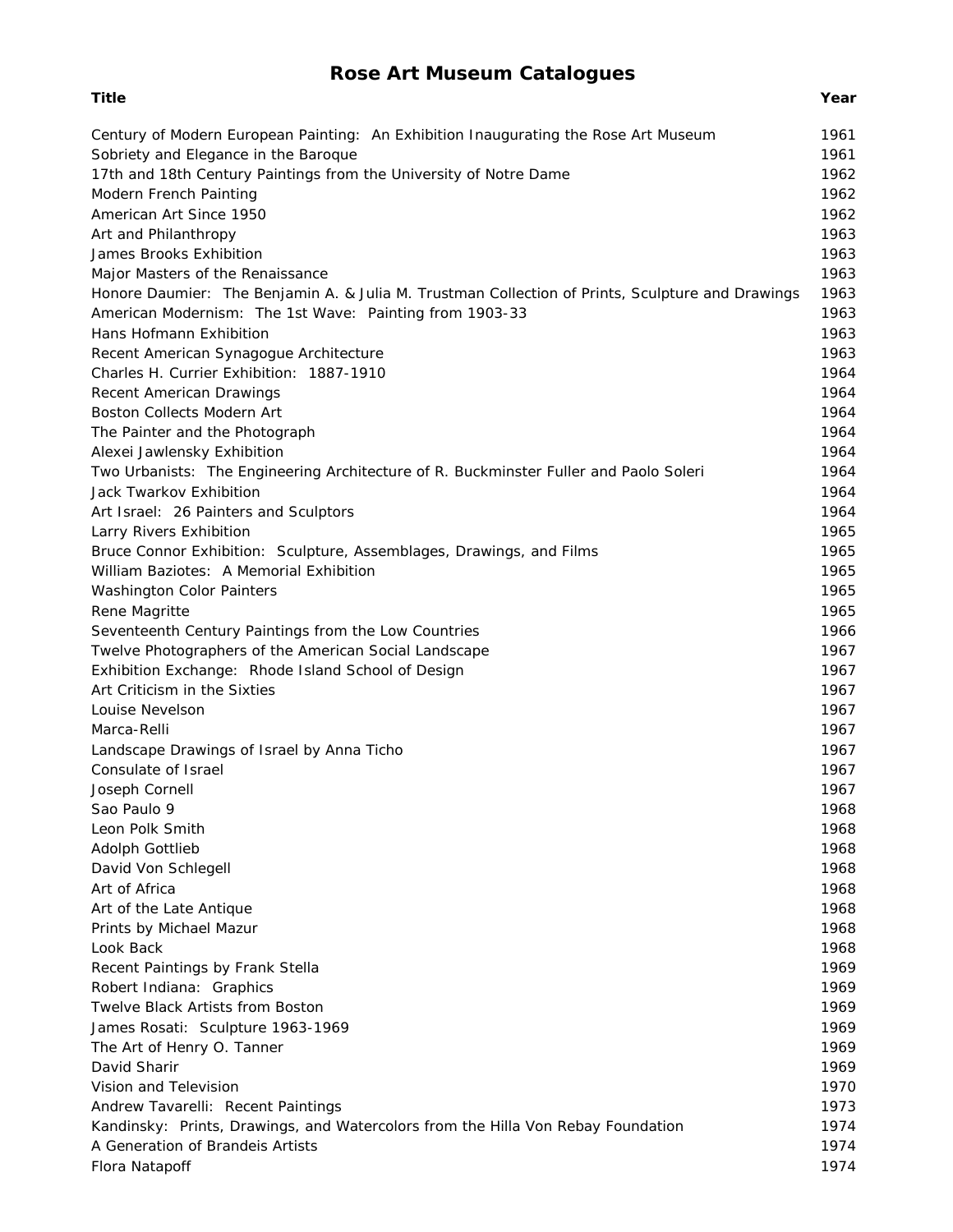| Lee Krasner: Collages of Works on Paper 1933-1974                                                | 1975         |
|--------------------------------------------------------------------------------------------------|--------------|
| Star Spangled History: Drawings by Joseph Boggs Beale                                            | 1975         |
| Bak                                                                                              | 1975         |
| The Helen S. Slosberg Collection of Oceanic Art                                                  | 1976         |
| Two Hundred Years of American Synagogue Architecture                                             | 1976         |
| Mitchell Siporin: A Retrospective                                                                | 1976         |
| Naftali Bezem                                                                                    | 1977         |
| From Women's Eyes                                                                                | 1977         |
| Frank Stella: Metallic Reliefs                                                                   | 1978         |
| James Weeks                                                                                      | 1978         |
| Alex Katz in the Seventies                                                                       | 1978         |
| David Aronson: A Retrospective                                                                   | 1979         |
| Johh Walker                                                                                      | 1979         |
| The Teresa Weill Collection of Art                                                               | 1980         |
| Mel Ramos: A Twenty Year Survey                                                                  | 1980         |
| Aspects of the Seventies: The Mavericks                                                          | 1980         |
| Frankenthaler: The 1950's                                                                        | 1981         |
| Fifteen: Edward Mayer                                                                            | 1981         |
| Ancient American Art: An Aesthetic View                                                          | 1981         |
| Matta: The First Decade                                                                          | 1982         |
| Charles Garabedian: Twenty Years of Work                                                         | 1983         |
| Jennifer Bartlett: Variations on Two Themes from Nature                                          | 1984         |
| Worlds Apart                                                                                     | 1984         |
| William Beckman and Gregory Gillespie                                                            | 1984         |
| The Color of Time: Video Scultpure by Nam Jume Paik                                              | 1984         |
| Jack Bush on Paper                                                                               | 1985         |
| <b>Ardent Gestures</b>                                                                           | 1985         |
| Katherine Porter: Paintings 1969-1984                                                            | 1985         |
| Collages by Irwin Kremen                                                                         | 1985         |
| Eva Hesse: The Early Drawings and Selected Sculpture                                             | 1985         |
| Mary Lucier, Wilderness                                                                          | 1986         |
| Sculptural Objects and Installations                                                             | 1986         |
| Stephen Antonakos: Neons and Drawings                                                            | 1986         |
| Selected Twentieth Century Paintings, Rose Art Museum                                            | 1986         |
| Ten at the Rose: Patrons and Friends Tenth Anniversary Exhibition                                | 1987         |
| Expressive Systems/ Eloquent Voices                                                              | 1987         |
| Friedel Dzubas                                                                                   | 1987         |
| Tangible Choices: Five Sculptors at Work                                                         | 1988         |
| Michelle Stuart: Silent Gardens: The American Landscape<br><b>Restive Visions</b>                | 1988         |
|                                                                                                  | 1989         |
| Dorothea Rockburne                                                                               | 1989         |
| allusion DIMENSION<br>The Image of Abstract Painting in the 80's                                 | 1989<br>1990 |
| Todd Mckie and Judy Kensley Mckie                                                                | 1990         |
|                                                                                                  | 1990         |
| Paintings Between Metaphor and Matter<br>Robert Hudson: Sculpture/ William T. Wiley: Painting    | 1991         |
| Environments By: Andrew Benson, Geoffrey Benson, Ellen Driscoll, Lillian Hsu-Flanders            | 1991         |
|                                                                                                  |              |
| Ely Bielutin and the New Russian Avante-Garde: Censored in 1962 Celebrated in 1991<br>Breakdown! | 1991<br>1992 |
| David Akiba: Landscape Photographs 1982-1992                                                     | 1992         |
| Stanley Boxer: 45 Years                                                                          | 1992         |
| Kiki Smith: Unfolding the Body- An Exhibition of the Work on Paper                               | 1992         |
| African American Perspectives                                                                    | 1993         |
| About Looking: Manny Farber Paintings, 1984-1996                                                 | 1993         |
|                                                                                                  |              |